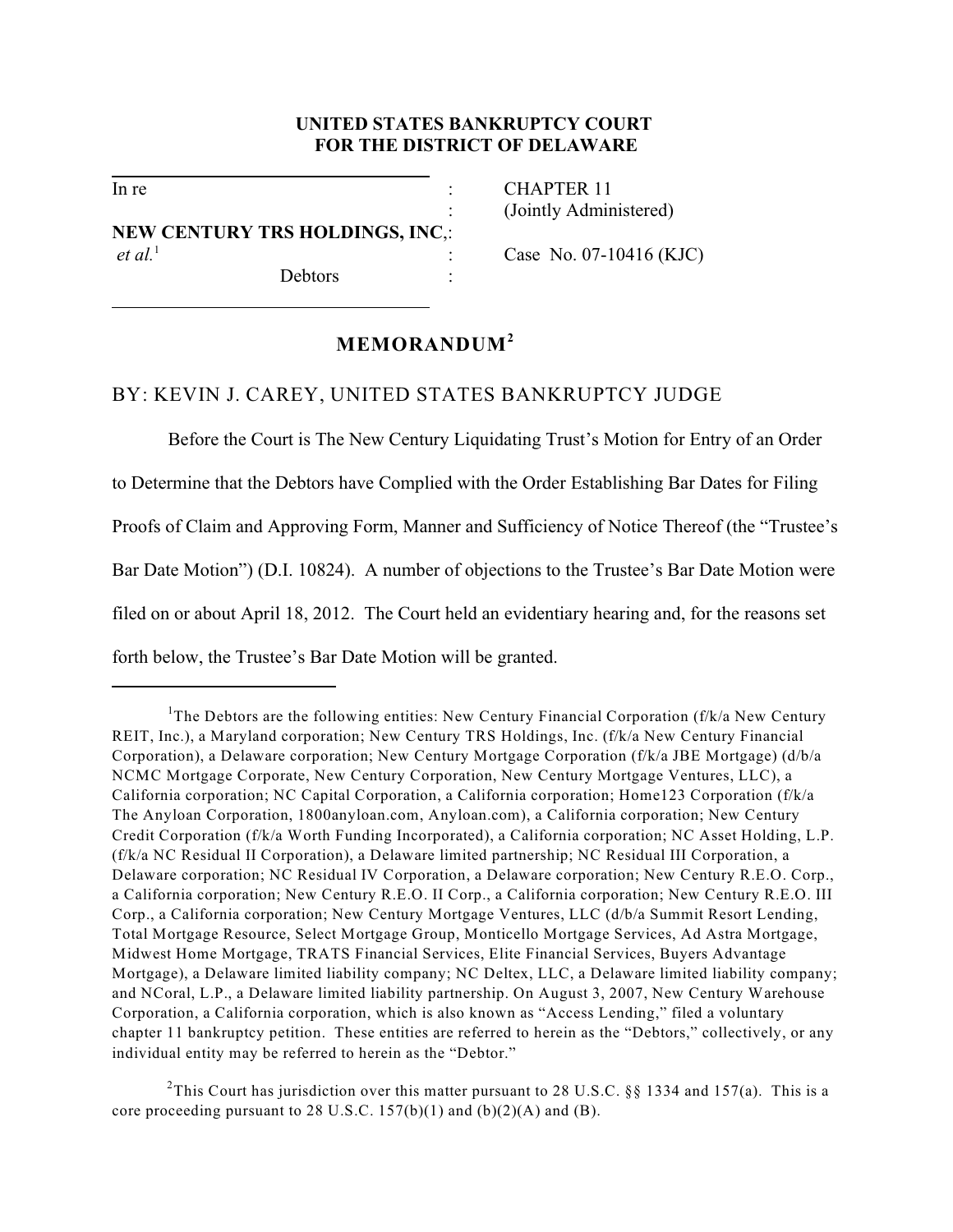### FACTS<sup>3</sup>

On April 2, 2007, the Debtors filed voluntary petitions for relief under chapter 11 of the Bankruptcy Code. On June 8, 2007, the Debtors filed a motion pursuant to Fed.R.Bankr.P. 2002, 3003(c)(3) and 9007 asking the Court to fix the time within which proofs of claim may be filed (the "Debtors' Bar Date Motion"). (D.I. 1173). After a hearing on the Debtors' Bar Date Motion, this Court entered an Order dated June 28, 2007 (the "Bar Date Order") establishing August 31, 2007 at 5:00 p.m. (prevailing Pacific Time) as the deadline for filing proofs of claim in this chapter 11 case (the "Bar Date") (Trustee Ex. 2, D.I. 1721). On July 9, 2007, the Debtors' claims and noticing agent, Xroads Case Management Service LLC (the "Claims Agent") filed a Declaration of Service, stating that it mailed a copy of the *Notice of Bar Date* (the "Bar Date Notice") and a proof of claim form substantially similar to Official Form No. 10 to "parties listed on the Master Mailing Matrix as set forth on a list maintained by Debtors' counsel." (D.I. 1861). On August 3, 2007, the Claims Agent filed affidavits of publication stating that it had published the Bar Date Notice in the *Wall Street Journal* (National Edition) and the *Orange County Register* on July 23, 2007. (D.I. 2148 and D.I. 2149).

On November 20, 2009, the Court entered an Order confirming the Modified Second Amended Joint Chapter 11 Plan of Liquidation (the "Modified Plan") (D.I. 9905).<sup>4</sup> The

 $3$ Because this matter involves the same factual background, some of the facts set forth herein are repeated from this Court's Memorandum dated February 7, 2012 *In re New Century TRS Holdings, Inc.,* 465 B.R. 38 (Bankr.D.Del. 2012) (described *infra* as the "February 7 Decision").

<sup>&</sup>lt;sup>4</sup>This Court entered an Order Confirming the Second Amended Joint Chapter 11 Plan of Liquidation of the Debtors and the Official Committee of Unsecured Creditors Dated as of April 23, 2008 (the "Confirmation Order") on July 15, 2008 (D.I. 8596), which became effective on August 1, 2008. An appeal was taken and, on July 16, 2009, the United States District Court for the District of Delaware issued a Memorandum Opinion reversing the Confirmation Order. On July 27, 2009, the Bankruptcy (continued...)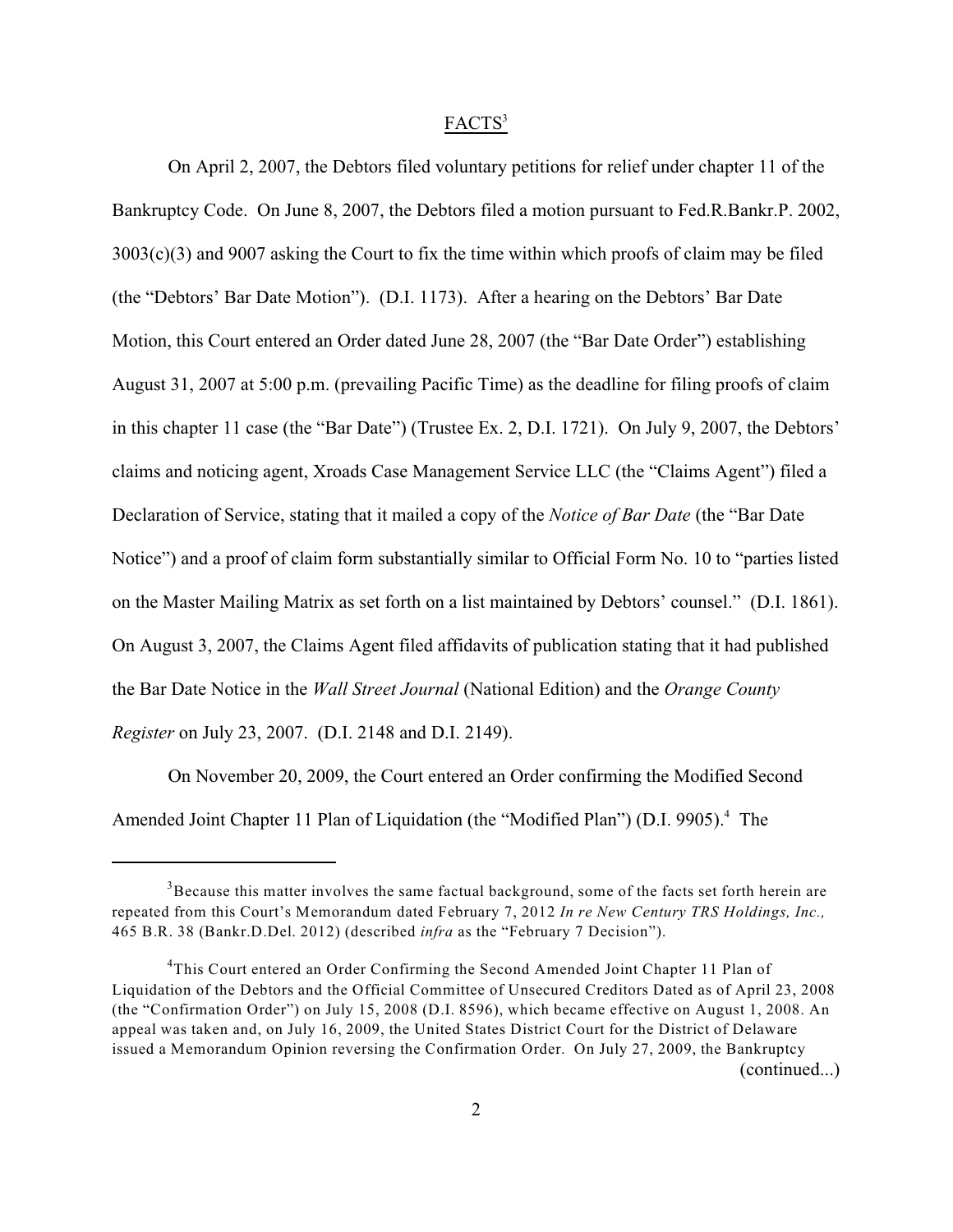Modified Plan adopted, ratified and confirmed the New Century Liquidating Trust Agreement, dated as of August 1, 2008, which created the New Century Liquidating Trust (the "Trust") and appointed Alan M. Jacobs as Liquidating Trustee of New Century Liquidating Trust and Plan Administrator of New Century Warehouse Corporation (the "Trustee").

On or about July 29, 2011, Helen Galope filed proof of claim number 4131 (the "Galope Claim"). On August 26, 2011, the Trustee filed The New Century Liquidating Trust's Forty-Second Omnibus Objection to Claims (the "Claim Objection") asking the Court to disallow and expunge the Galope Claim.<sup>5</sup> Ms. Galope and other claimants filed responses in opposition to the Trustee's Claim Objection.<sup>6</sup> The Court held an evidentiary hearing on December 13, 2011 on the issue of whether the Galope Claim should be disallowed because it was filed after the claims bar date.

On February 7, 2012, the Court entered a Memorandum and Order (D.I. 10725 and 10726) (the "February 7 Decision") disallowing and expunging the Galope Claim. The Court considered the testimony of the Debtors' former lead counsel about the decision-making process

 $^4$ (...continued)

Court entered the Order Granting Motion of the Trustee for an Order Preserving the Status Quo Including Maintenance of Alan M. Jacobs as Liquidating Trustee, Plan Administrator and Sole Officer and Director of the Debtors, Pending Entry of a Final Order Consistent with the District Court's Memorandum Opinion (the "Status Quo Order") (D.I. 9750). On September 30, 2009, the New Century Liquidating Trust filed the Modified Plan.

 $5$  The Claim Objection also challenged proof of claim 4132 filed by Tiphanie Goines on July 20, 2011, in the amount of \$432,000 (secured) (the "Goines Claim") and proof of claim number 4133 filed by Karan J. Russell on July 20, 2011 in the amount of \$880,000 (secured) (the "Russell Claim"). The Goines Claim was disallowed pursuant to Order dated April 23, 2012 (D.I. 10860). The objection to the Russell Claim is under advisement with the Court.

<sup>&</sup>lt;sup>6</sup> See D.I. 10574 (Russell's Response), D.I. 10575 (Goines' Response) and D.I. 10578 (Galope's Response). A response was also filed on behalf of claimants Kimberly S. Cromwell, Mary Guinto and Thomas A. Guinto, W. Mark Frazer and Konilynn Frazer (D.I. 10576).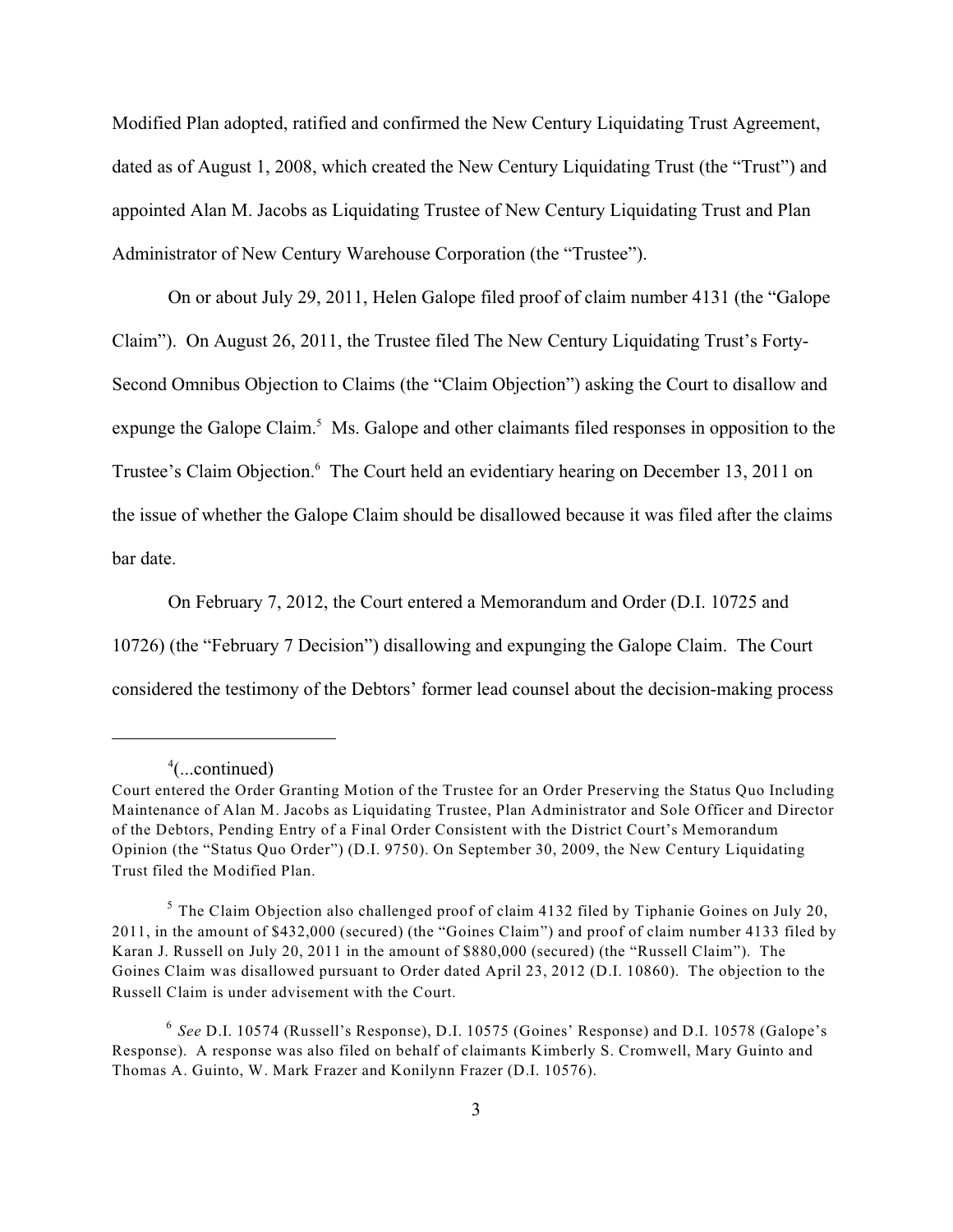behind publication of the Bar Date Notice. The February 7 Decision determined, in part, that the Debtors' publication of the Bar Date Notice in the national edition of the *Wall Street Journal*, supplemented with notice in the *Orange County Register*, was constitutionally adequate for Helen Galope, who was an unknown creditor at the time the Bar Date Notice was served.

On February 21, 2012, Ms. Galope filed a motion for reconsideration of the February 7 Decision arguing, among other things, that the Court erred in deciding that the Debtors' publication of the Bar Date Notice was constitutionally adequate as applied to unknown creditors. By a Memorandum and Order dated May 17, 2012, (D.I. 10742) the Court denied Galope's Motion for Reconsideration of the February 7 Decision (the "Reconsideration Decision").<sup>7</sup>

On April 2, 2012, the Trustee filed the Trustee's Bar Date Motion, asking the Court to find that the Debtors' published notice of the Bar Date satisfied the requirements of due process for *all unknown creditors*. On or about April 18, 2012, Galope and other claimants filed responses in opposition to the Trustee's Motion.<sup>8</sup> On April 20, 2012, the Trustee filed an Omnibus Reply to the objections (D.I. 10853). On May 23, 2012, the Court held an evidentiary hearing on the Trustee's Bar Date Motion.

### **DISCUSSION<sup>9</sup>**

 $^{7}$ Ms. Galope filed a second motion for reconsideration (D.I. 10917). Oral argument on the motion was held on June 20, 2013 and the motion is currently under advisement.

<sup>&</sup>lt;sup>8</sup>See D.I. 10835 (Konar's Response), D.I. 10841 (White's Response), D.I. 10842 (Guinto's Response), D.I. 10848 (Galope's Response), D.I. 10849 (Cromwell and Russell's Response) (collectively, the "Objectors").

 $9^9$ This Memorandum addresses only the constitutional sufficiency of the publication of the Bar Date Notice as it applies to unknown creditors. I do not make any determination about whether particular (continued...)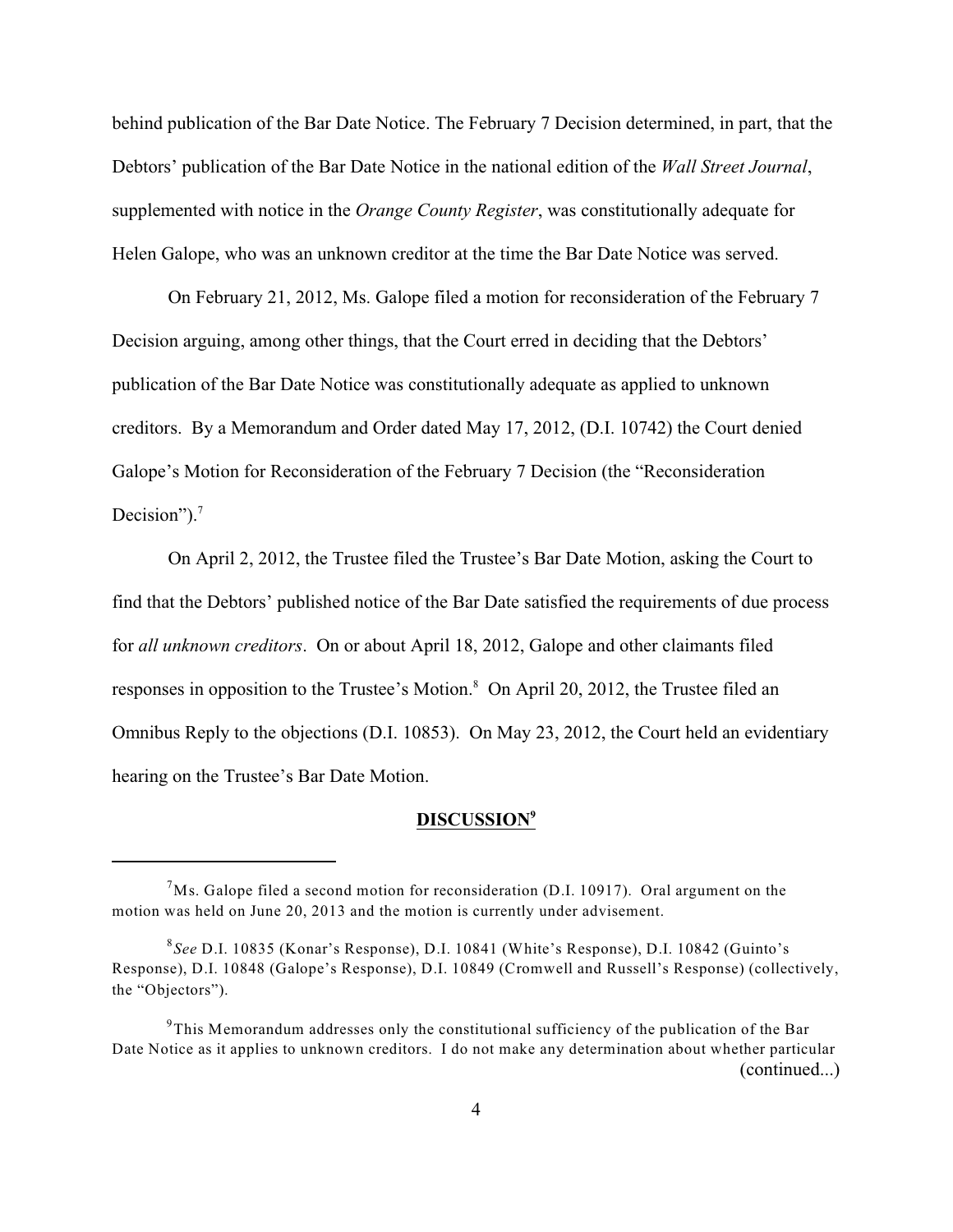The Trustee seeks an order consistent with the February 7 Decision and the Reconsideration Decision, concluding that the Debtors' publication notice of the Bar Date complied with the requirements set forth in the Bar Date Order and satisfied the requirements of due process for *unknown creditors*.

The objections to the Trustee's Bar Date Motion fall into two categories. First, the Objectors argue that the Bar Date publication was a "mere gesture" and that the Debtors did not publish notice in a manner that was reasonably calculated to inform potential claimants of the Bar Date. To support this objection, the Objectors argue that the Debtors (i) did not consider readership profiles of the newspaper used for national notice; (ii) did not spend an adequate amount of funds to publish notice, considering the size and complexity of the case; (iii) did not provide sufficient time for claimants to file claims after the notice publication; and (iv) did not ensure that the font size and placement of the published notice was adequate. Second, the Objectors argue that the Debtors, aware of the potential for a large number of claims by borrowers, published the Bar Date Notice in a manner to ensure that potential borrower claimants would not receive adequate notice.<sup>10</sup>

As discussed in the February 7 Decision, the purpose and procedures for setting a claims bar date were aptly described by my colleague, Judge Gross, in *In re Smidth & Co.,* 413 B.R.

 $\degree$ (...continued)

creditors were unknown creditors or known creditors entitled to actual notice. Also, I do not address whether any particular individual claimants have met the requirements for excusable neglect for a latefiled proof of claim.

<sup>&</sup>lt;sup>10</sup> Although not specifically defined in the pleadings, I understand that the term "borrowers," as used by the parties, refers to individuals who assert claims against the Debtors based upon pre-petition loan transactions in which those individuals borrowed funds from a Debtor entity secured by a mortgage lien against their residence or other real property (the "Borrowers").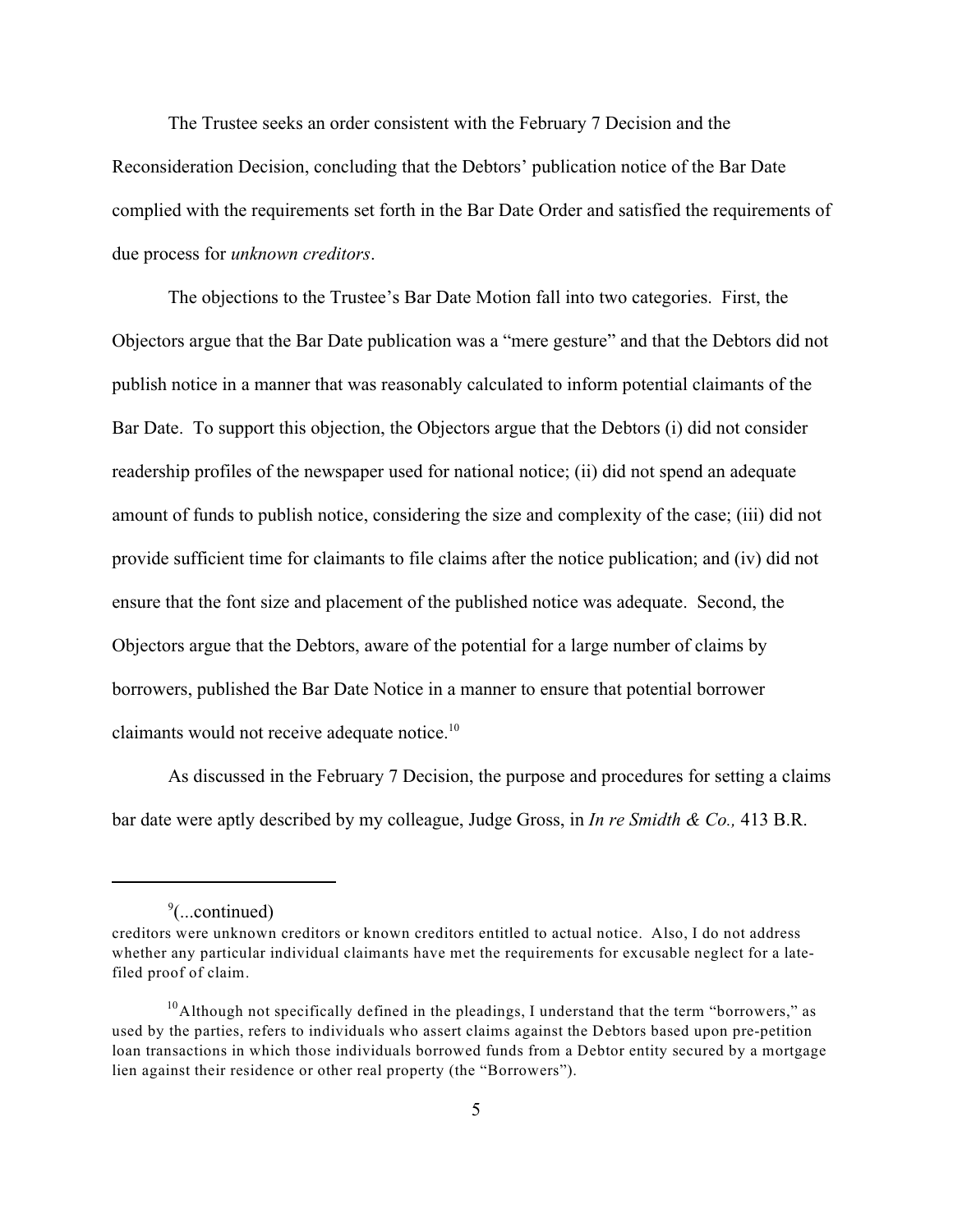#### 161 (Bankr.D.Del. 2009):

Rule 3003(c)(3) of the Federal Rules of Bankruptcy Procedure authorizes courts to set bar dates by which proofs of claim or interest may be filed. This rule contributes to one of the main purposes of bankruptcy law, securing, within a limited time, the prompt and effectual administration and settlement of the debtor's estate. Setting an outside limit for the time to assert a right triggers due process concerns of which every court must be cognizant. This concern is resolved through notice: when a debtor provides proper notice to its creditors, due process is satisfied, and a court can bar creditors from asserting claims. What qualifies as proper notice, however, is dependent upon whether the creditor is known or unknown. If a creditor is known, the debtor must provide actual notice of the bankruptcy proceedings, whereas if the creditor is unknown, notice by publication is sufficient.

*Id.* at 165 citing, *inter alia*, *City of New York v. New York, N.H. & H.R. Co.*, 344 U.S. 293, 297,

73 S.Ct. 299, 97 L.Ed. 333 (1953), *Chemetron Corp. v. Jones*, 72 F.3d 341, 346 (3d Cir. 1995).

For creditors who receive the required notice, the bar date is a "drop-dead date" that prevents a

creditor from asserting prepetition claims after passage of the Bar Date unless that creditor can

demonstrate that failure to file a claim timely was due to the creditor's excusable neglect.

*Berger v. TransWorld Airlines, Inc. (In re TransWorld Airlines, Inc.)*, 96 F.3d 687, 690 (3d Cir.

1996).

The discharge of claims of future or unknown claimants raises questions of due process.

*Wright v. Owens Corning,* 679 F.3d 101, 107 (3d Cir. 2012). "The level of process due to a party

prior to the deprivation of a property interest . . . is highly dependent on the context." *SLW*

*Capital, LLC v. Mansaray-Ruffin (In re Mansaray-Ruffin),* 530 F.3d 230, 239 (3d Cir. 2008).

The *Wright* Court recognized that:

Notice is "[a]n elementary and fundamental requirement of due process in any proceeding which is to be accorded finality . . . ." Lack or inadequacy of notice of a bankruptcy prevents a claimant from having the opportunity to participate meaningfully in a bankruptcy proceeding to protect his or her claim.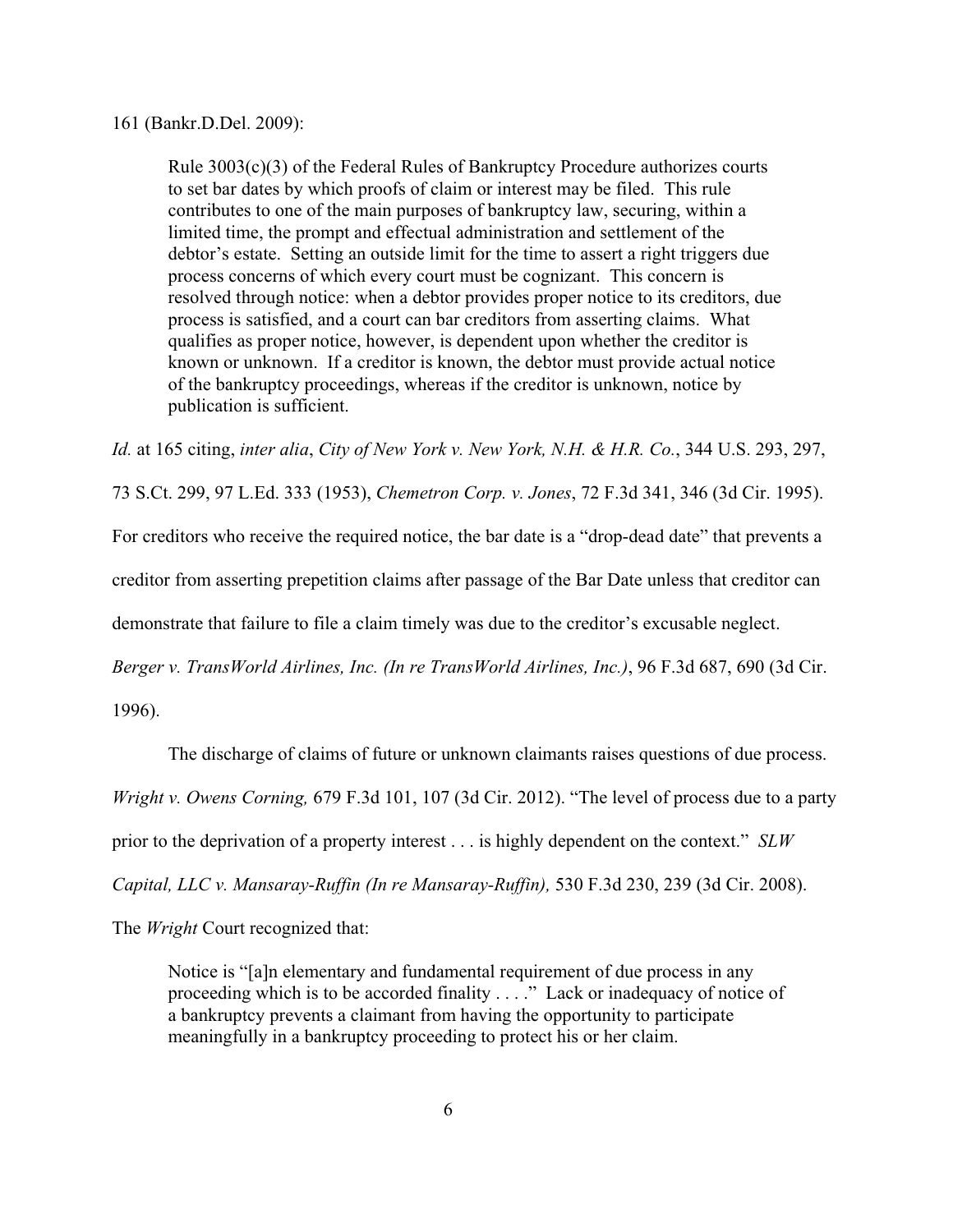*Wright,* 679 F.3d at 107 quoting *Mullane v. Central Hanover Bank & Trust Co.,* 339 U.S. 306, 314, 70 S.Ct. 652, 94 L.Ed. 865 (1950).

Due process concerns are satisfied if the published notice is "reasonably calculated to reach all interested parties, reasonably conveys all the required information, and permits a reasonable time for response." *Chemetron*, 72 F.3d at 346. "The proper inquiry in evaluating notice is whether a party acted reasonably in selecting means likely to inform persons affected, not whether each person actually received notice." *In re Charter Co.,* 113 B.R. 725, 728 (M.D.Fla. 1990) citing *Weigner v. City of New York*, 852 F.2d 646, 649 (2d Cir. 1988), *cert. denied* 488 U.S. 1005, 109 S.Ct. 785, 102 L.Ed.2d 777 (1989).

Here, the Debtor published notice of the Bar Date in the national edition of the *Wall Street Journal* and in the *Orange County Register*. The Objectors argue that publishing notice in those two newspapers was a "mere gesture" to comply with notice requirements, rather than a decision made after an in-depth analysis of potential unknown creditors. *See Mullane,* 339 U.S. at 315 ("[W]hen notice is a person's due, process which is a mere gesture is not due process.").

Suzzanne Uhland, whose law firm was lead counsel to the Debtors during these chapter 11 bankruptcy cases, submitted a declaration in support of the Trustee's Bar Date Motion and testified at the May 23, 2012 hearing. Ms. Uhland stated that notice of the Bar Date was published in the national edition of the *Wall Street Journal* because the Debtors had business operations throughout the United States and publication in a newspaper that was published and available nationwide would provide notice to unknown creditors as broadly as possible throughout the country. Tr. 59:18 - 60:1; Tr. 92:18 - 93:6; Trustee Ex. 5 (Uhland Decl.), ¶5(b). The Debtors had been doing business throughout the nation and had more than a million

7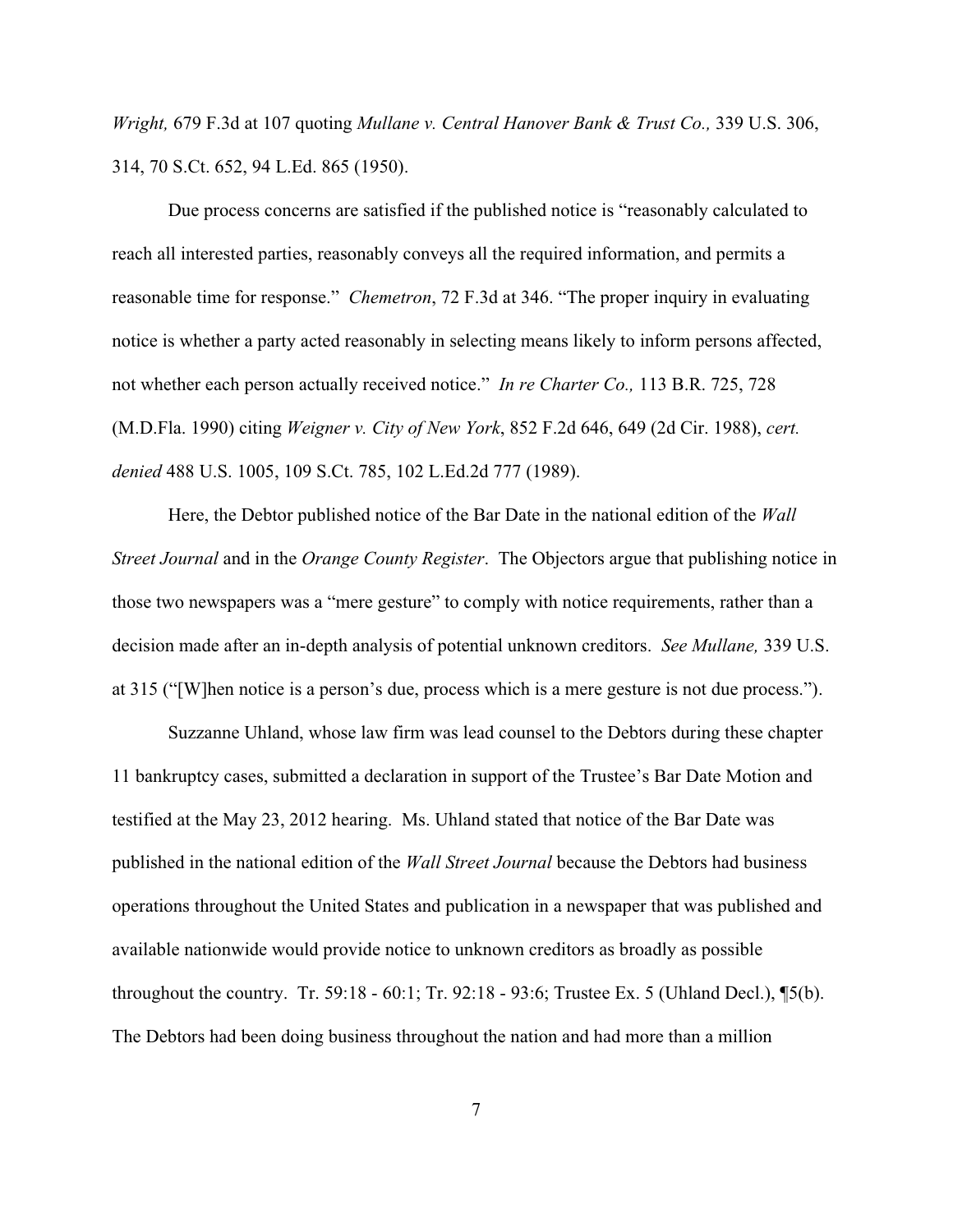borrowers. *Id.* at ¶5(c). Further, the Debtors determined that the *Wall Street Journal* was a customary place to publish legal notices and believed it was prudent to publish notice in a newspaper where parties might expect to find a bar date notice. Tr. 60:2 - 60:9, Trustee Ex. 5 (Uhland Decl.), ¶5(c).

The Bar Date Order required publication in the national edition of the *Wall Street Journal* and "such local newspapers as the Debtors deem appropriate." Trustee Ex. 2, ¶18. The Debtors also published notice of the Bar Date in the *Orange County Register* because the Debtors' main office was located in Irvine, California, which is located in Orange County, California. Trustee Ex. 5 (Uhland Decl.), ¶6(a). A large concentration of the Debtors' employees were based in Orange County, and the Debtors were concerned about the potential for unknown claims asserted by former employees affected by the Debtors' substantial workforce reduction in the weeks and months prior to the bankruptcy filing. *Id.*, Tr. 60:15 - 61:6. Also, the Debtors knew that the *Orange County Register* was providing extensive coverage of the Debtors' bankruptcy, and the Debtors believed that supplementary notice in the local publication would reach any individuals who may have been reading the *Orange County Register* to keep track of the Debtors' chapter 11 cases. Trustee Ex. 5 (Uhland Decl.),  $\P6(b)$ .<sup>11</sup>

 $11$ The Liquidating Trust has asserted throughout this and related proceedings that entry of the Bar Date Order approving this provision for publication notice served as a final and inviolate determination by the Court that notice thus given was constitutionally sufficient. *See, e.g.,* Trustee's Bar Date Motion, at ¶¶16-18.

At the June 27, 2007 hearing on the Debtor's Bar Motion, no party objected to the manner or breadth of the proposed publication notice, which left to the Debtors' discretion whether publication notice beyond that in the *Wall Street Journal* was appropriate. The Court approved this particular provision, in support of which no evidence was offered. The Court could not - - at that stage - - assess circumstances of which neither the Court nor any party was (or, arguably, could have been) aware. I view this as a significant reason why the United States Supreme Court, along with others, including the Third Circuit Court of Appeals, have adopted both due process standards (*see, e.g.,City of New York v. New*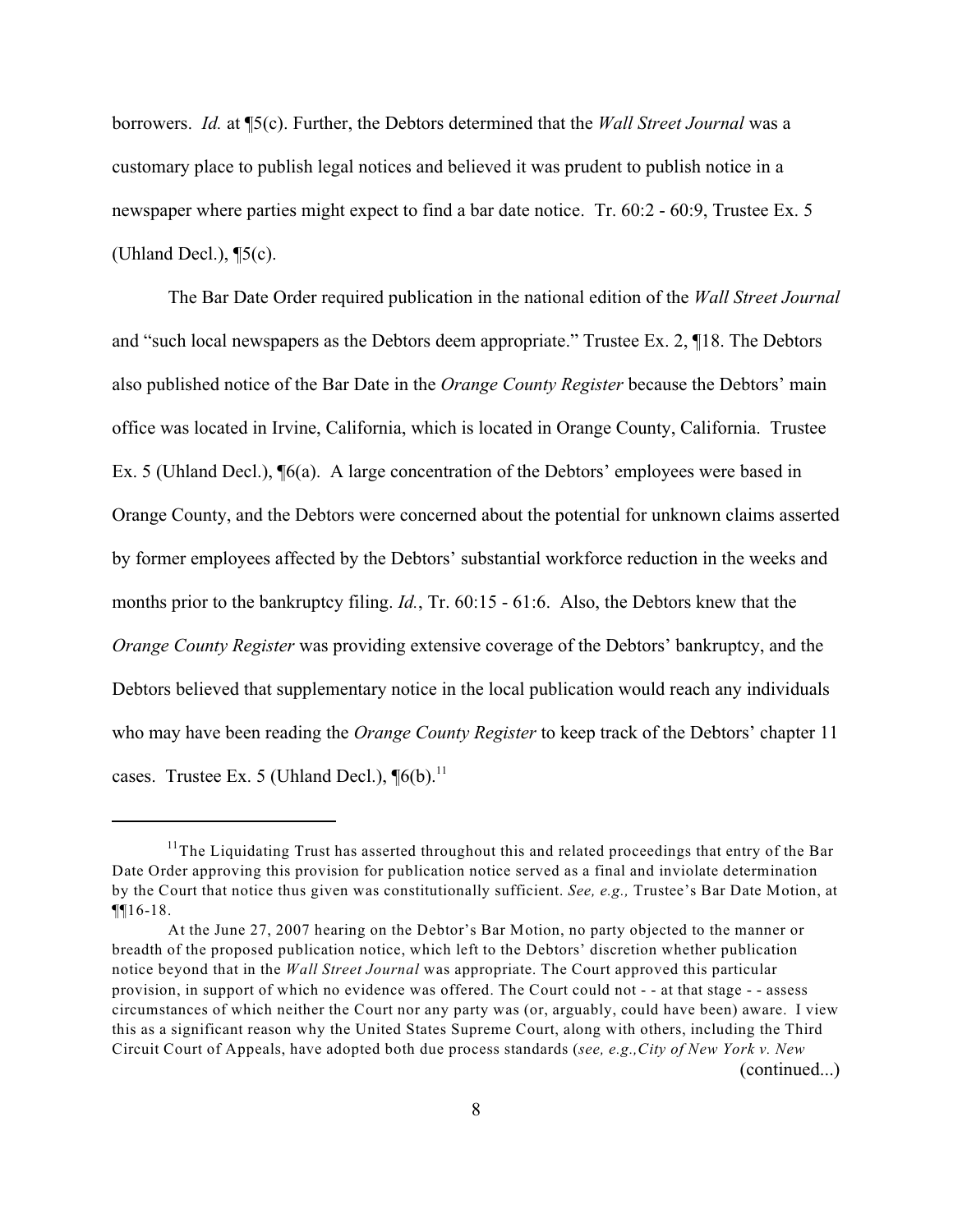In *Wright*, the Third Circuit held generally that, for unknown claimants, "notice by publication in national newspapers is sufficient to satisfy the requirements of due process, particularly if it is supplemented by notice in local papers." *Wright,* 679 F.3d at 107-08 citing *Chemetron*, 72 F.3d at 348-49. *See also, e.g., Gentry v. Circuit City Stores, Inc. (In re Circuit City Stores, Inc.),* 439 B.R. 652, 660 (E.D. Va. 2010) quoting *In re J.A. Jones, Inc.*, 492 F.3d 242, 251 ( $4<sup>th</sup>$  Cir. 2007) ("where the creditor is unknown to the debtor, constructive notice - typically in the form of publication - - is generally sufficient to pass constitutional muster."). However, the United States Supreme Court has recognized the limitations of notice by publication:

Notice by publication is a poor and sometimes a hopeless substitute for actual service of notice. Its justification is difficult at best. . . . But when the names, interests and addresses of persons are unknown, plain necessity may cause a resort to publication.

*City of New York*, 344 U.S. at 296; and

[I]n the case of persons missing or unknown, employment of an indirect and even a probably futile means of notification [by publication] is all that the situation permits and creates no constitutional bar to a final decrees foreclosing their rights.

*Mullane*, 339 U.S. at 317. Whether that notice is adequate depends upon the circumstances of

the particular case. *Wright*, 679 F.3d at 108.

The Objectors argue that the Debtors did not adequately consider the readership profile

 $11$ (...continued)

*York, N.H. & H.R. Co.*, 344 U.S. 293, 297 (1953), *Wright v. Owens-Corning,* 679 F.3d 101 (3d Cir. 2012), *Chemetron Corp. v. Jones,* 72 F.3d 341 (3d Cir. 1995)), and excusable neglect standards (*see, e.g. Pioneer Inv. Serv. Co. v. Brunswick Assoc. Ltd. P'ship*, 507 U.S. 380 (1993), *Jones v. Chemetron Corp.*, 212 F.3d 199 (3d Cir. 2000)), to address circumstances that come to light - - inevitably - - *after* entry of a bar date order.

Of course, the finality sought to be achieved by a bar date order is critical to the orderly completion of the chapter 11 process and the disposition of claims. *See*, discussion, *infra*.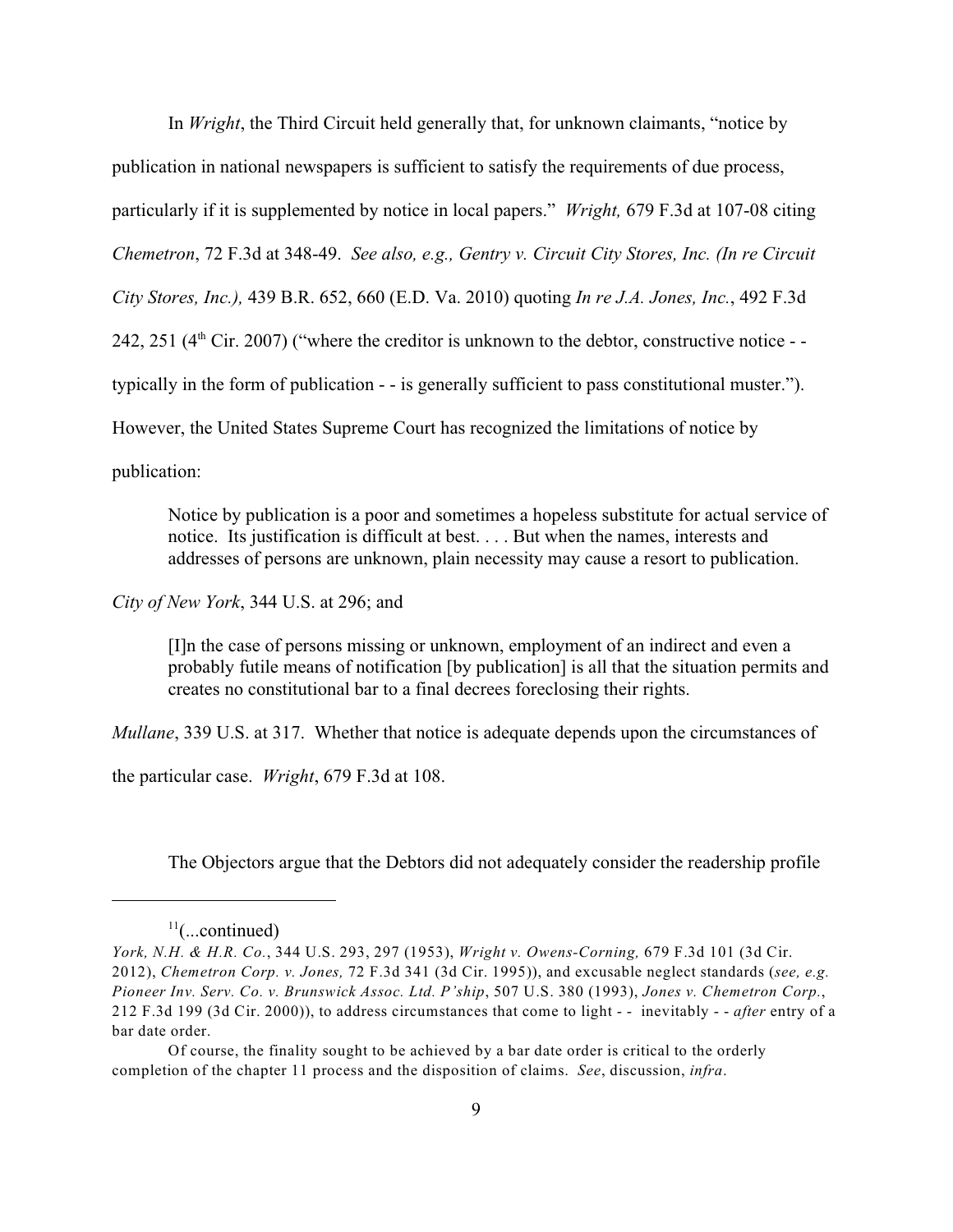of the *Wall Street Journal* when deciding to publish notice to unknown creditors. Cromwell Ex. F.<sup>12</sup> They argue that notice of the Bar Date in the national edition of the *Wall Street Journal* was not likely to reach individual Borrowers. However, the Debtors' decision to publish notice in the *Wall Street Journal* was made, in part, in an effort to reach all types of unknown creditors nationwide, whether institutional or individual creditors. Trustee Ex. 5 (Uhland Decl.), ¶5(d). The Debtors appropriately considered the wide-spread availability of the national edition of the *Wall Street Journal* to unknown creditors in deciding where to publish notice. *See Brown v. Seaman Furniture Co, Inc.*, 171 B.R. 26, 27 (E.D.Pa. 1994) ("Since the national edition [of the *New York Times*] is sold throughout the country and can be purchased from any corner newspaper vendor here in Philadelphia, the Court finds that it is a reasonable means of alerting potential creditors of the need to file a proof of claim."); *Matter of Chicago, Milwaukee, St. Paul and Pacific Railroad Co.,* 112 B.R. 920, 922, 924 (N.D.Ill. 1990) (The Court rejected the tort claimants' argument that notice of the bar date in the *Wall Street Journal* was constitutionally insufficient because, due to their poor education, they had never even heard of the *Wall Street Journal*).

The Objectors also argue that the Debtors should have spent considerably more money on publishing the Bar Date Notice to ensure that notice would appear in more local papers in locations where the Debtors transacted business. They argue that the amount spent by the Debtors for the Bar Date Notice pales in comparison to other cases. *See Wright v. Owens Corning*, 450 B.R. 541, 557 (W.D.Pa. 2011) *aff'd in part, rev'd in part* 679 F.3d 101 (3d Cir.

<sup>&</sup>lt;sup>12</sup> Cromwell, Ex. F is a Subscriber Study for the *Wall Street Journal*, prepared by the Advertising Sales Office, which, Ms. Cromwell noted, states that the subscribers to the *Wall Street Journal* have an annual household income above \$253,000 and household net worth averaging nearly \$2.5 million.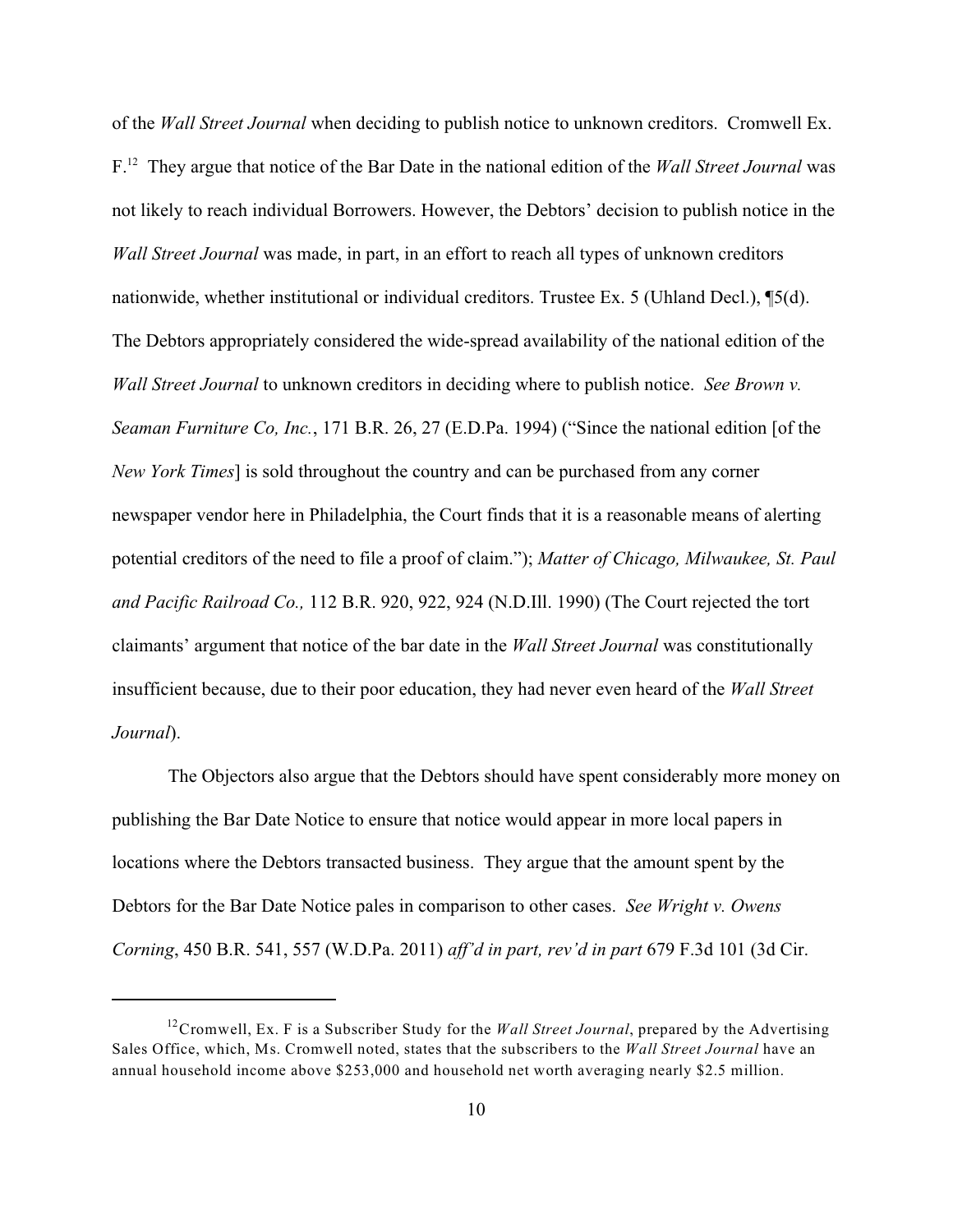2012) (noting that Owens Corning published notice of its bankruptcy proceedings, including the bar date and entry of the confirmation order, in the *New York Times,* the *Wall Street Journal,* and *USA Today*, as well as 250 regional or local newspapers in areas where Owens Corning had significant business operations at the time of publication, and in approximately 35 trade publications in the primary lines of business operated by Owens Corning). Notwithstanding the Herculean publishing efforts in the *Owens Corning* bankruptcy case, other courts have recognized that "[i]t is impracticable . . . to expect a debtor to publish notice in every newspaper a possible unknown creditor may read." *Chemetron*, 72 F.3d at 348-49 quoting *In re Best Products Co.,* 140 B.R. 353, 358 (Bankr.S.D.N.Y. 1992).

The decision of the Third Circuit in *Chemetron* is instructive here. In *Chemetron*, tort claimants filed a lawsuit against debtor Chemetron Corporation ("Chemetron") almost four years after the claims bar date and 20 months after plan confirmation. The claimants alleged injuries arising from a toxic landfill site in Ohio operated by Chemetron pre-bankruptcy. When Chemetron sought to dismiss the lawsuit, the claimants sought permission from the bankruptcy court to file late proofs of claim and filed motions seeking a declaratory judgment that their claims were not discharged by the reorganization plan. *Chemetron*, 72 F.3d at 344-45.

The bankruptcy court in *Chemetron* granted the claimants' motion to file late claims, finding that the claimants were known creditors entitled to actual notice of the bankruptcy proceeding and bar date. On appeal by Chemetron, the district court reversed the bankruptcy court, holding that the claimants were not known creditors and that publication notice of the bar date was sufficient. *Id.* The Third Circuit affirmed the district court, in part, holding that the claimants were unknown creditors and that notice of the bar date by publication satisfied the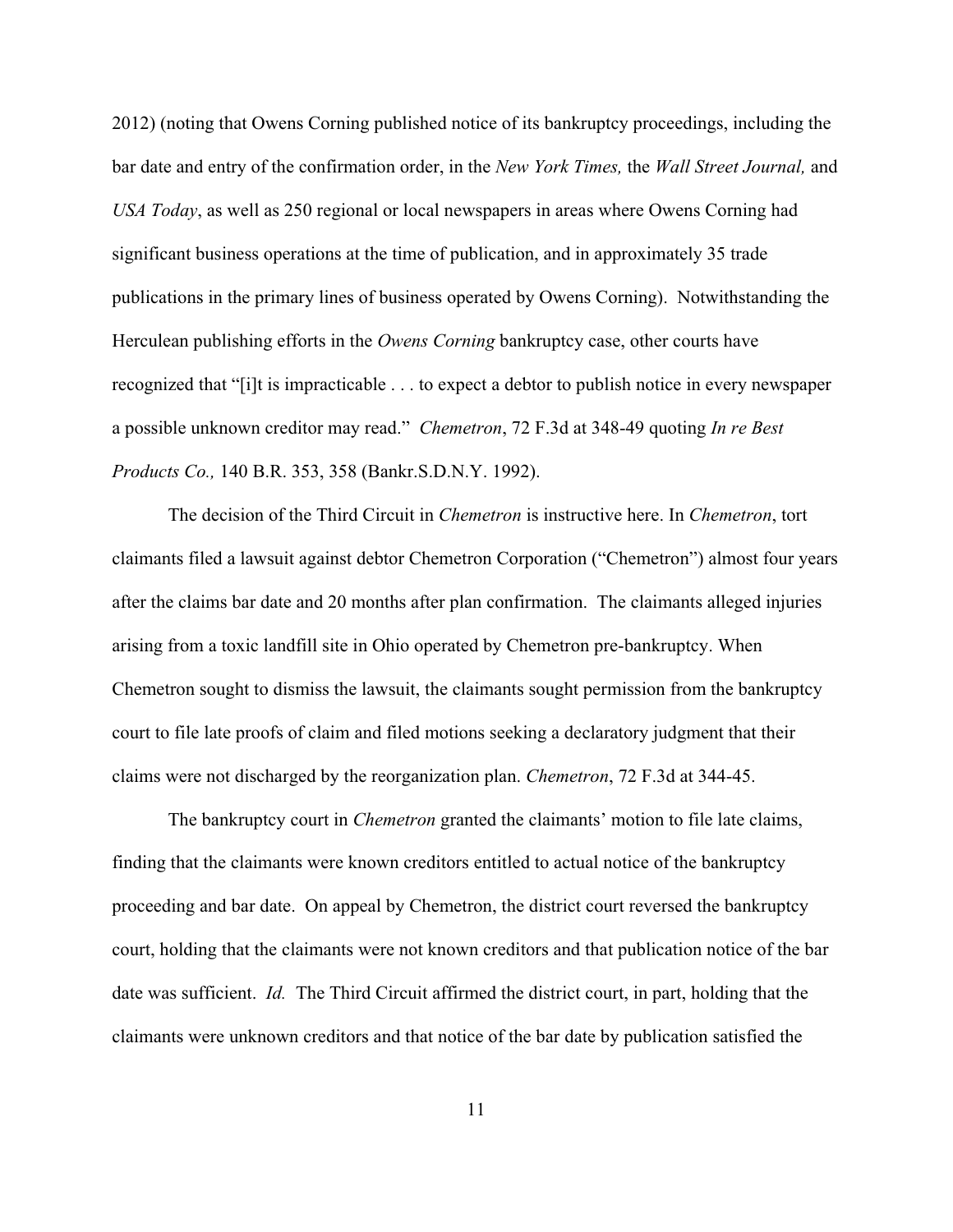requirements of due process.<sup>13</sup> Id. at 348. The bar date order in *Chemetron* required the debtors to publish notice in the national editions of the *New York Times* and the *Wall Street Journal*, and the debtors also voluntarily published notice in seven other newspapers in areas where they were doing business at the time of the filing. *Id* at 345. The Third Circuit rejected the claimants' argument that due process required Chemetron to publish notice in a Cleveland area newspaper, writing

Having held that the claimants were "unknown" creditors, we have little difficulty holding that the notice which Chemetron published in the *New York Times* and the *Wall Street Journal* was sufficient. It is well established that, in providing notice to unknown creditors, constructive notice of the bar claims date by publication satisfies the requirements of due process. . . . Such notice must be "reasonably calculated, under the circumstances, to apprise interested parties of the pendency of the action and afford them an opportunity to present their objection." *Mullane*, 339 U.S. at 314, 70 S.Ct. At 657. We find that Chemetron's notice met this standard.

*Id.* at 348.<sup>14</sup> Similarly, here, the Debtors' publication of the Bar Date Notice in the national edition of the *Wall Street Journal* was reasonably calculated to notify potential claimants of the Bar Date across the United States. *See also Brown*, 171 B.R. at 27 (deciding that publishing notice of the bar date in the local and national editions of the *New York Times* satisfied due process for unknown creditors), *In re U.S. Airways, Inc.*, 2005 WL 3676186, \*6 (Bankr.E.D.Va. Nov. 21, 2005) (deciding that publishing notice of the bar date in the *Wall Street Journal,* the *New York Times* and *USA Today* satisfied due process for unknown creditors), *In re Best*

 $13$ The Third Circuit vacated the district court's decision regarding dischargeability of the claims for failure to demonstrate excusable neglect and remanded the matter to the bankruptcy court. *Chemetron*, 72 F.3d at 350. *See also Jones v. Chemetron Corp.,* 212 F.3d 199 (3d Cir. 2000).

<sup>&</sup>lt;sup>14</sup>The Third Circuit also noted that the claimants' argument for publication in a Cleveland area newspaper was undermined by the fact none of the claimants resided near the Cleveland site at the time of the publication notice. *Chemetron*, 72 F.3d at 349.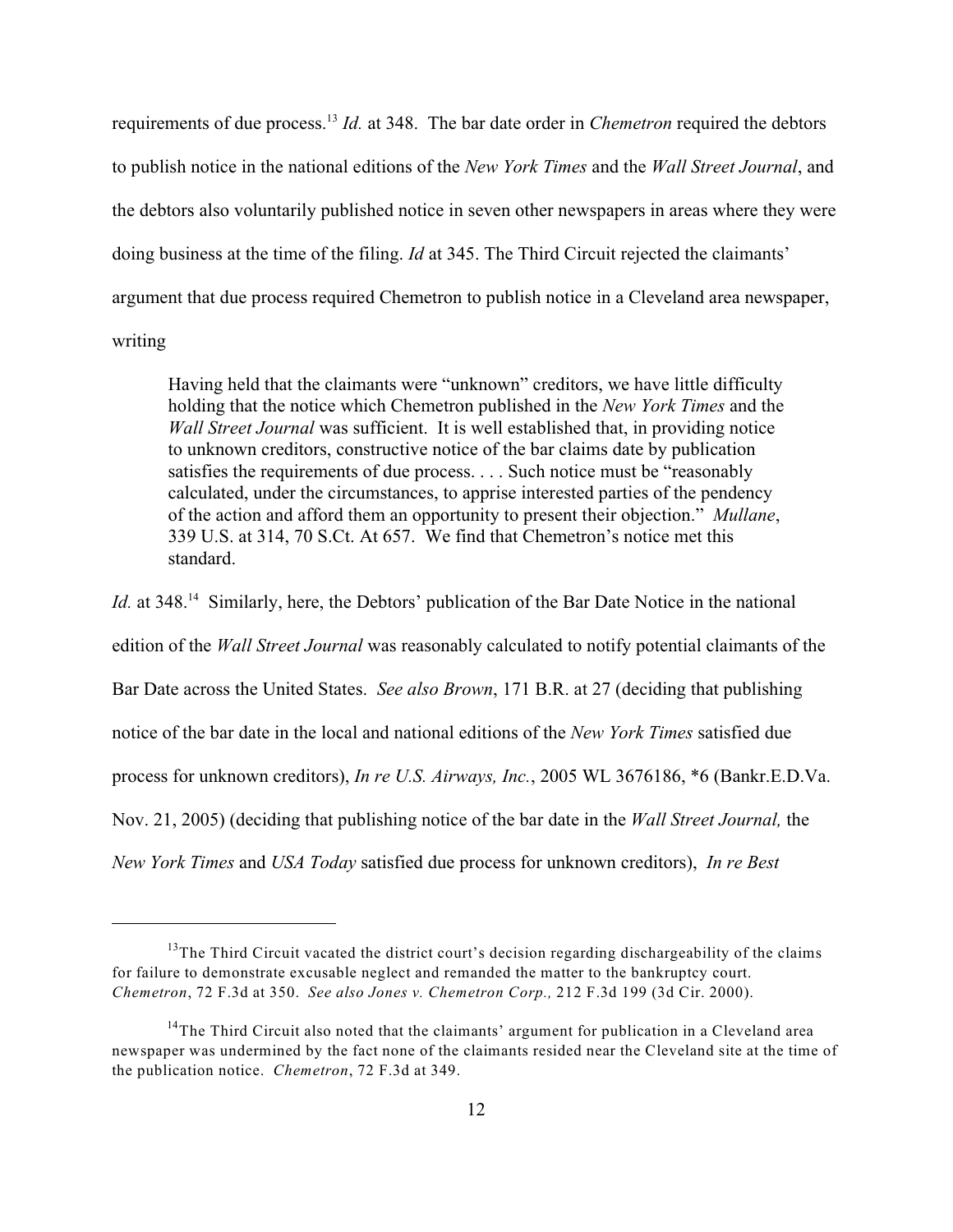*Products Co., Inc.*, 140 B.R. 353, 358 (Bankr.S.D.N.Y. 1992) (deciding that notice published in the national editions of the *Wall Street Journal* and the *New York Times*, as well as three local papers, satisfied due process for unknown creditors).

The Debtors also cited consideration of costs as part of the decision-making process with respect to publishing notice. Debtors' counsel testified that cost was always a concern because the Debtors were liquidating and, in particular, at the time the Bar Date Notice was being published, there was concern about significant administrative costs. Tr. 61:7 - 61:16; Trustee Ex. 5 (Uhland Decl.), ¶ 6(c). As noted in the February 7 Decision, publication in newspapers in "dozens of locations" in which a Debtor is conducting business can be "onerous, cumbersome and unduly expensive." *Best Products*, 140 B.R. at 358. The Fourth Circuit has said:

In bankruptcy, the court has an obligation not only to potential claimants, but also to existing claimants and the petitioner's stockholders. The Court must balance the needs of notification of potential claimants with the interests of existing creditors and claimants. A bankrupt estate's resources are always limited and the bankruptcy court must use discretion in balancing these interests when deciding how much to spend on notification.

*Vancouver Women's Health Collective Soc. v. A.H. Robins Co., 820 F.2d 1359, 1364 (4th Cir.* 

1987). While additional publication notice may have been desirable (although there is no proof here that additional notice would have been availing), the notice given here was constitutionally sufficient.

The Objectors also argue that the font size and placement of the published Bar Date Notice, as well as the time given to creditors to file claims, was insufficient under due process standards. The Bar Date Notice was published in both newspapers on July 23, 2007, requiring claims to be filed prior to the Bar Date of August 31, 2007. The Bar Date Order required notice to be published no less than 30 days prior to the Bar Date. Trustee Ex. 2, ¶18. The parties have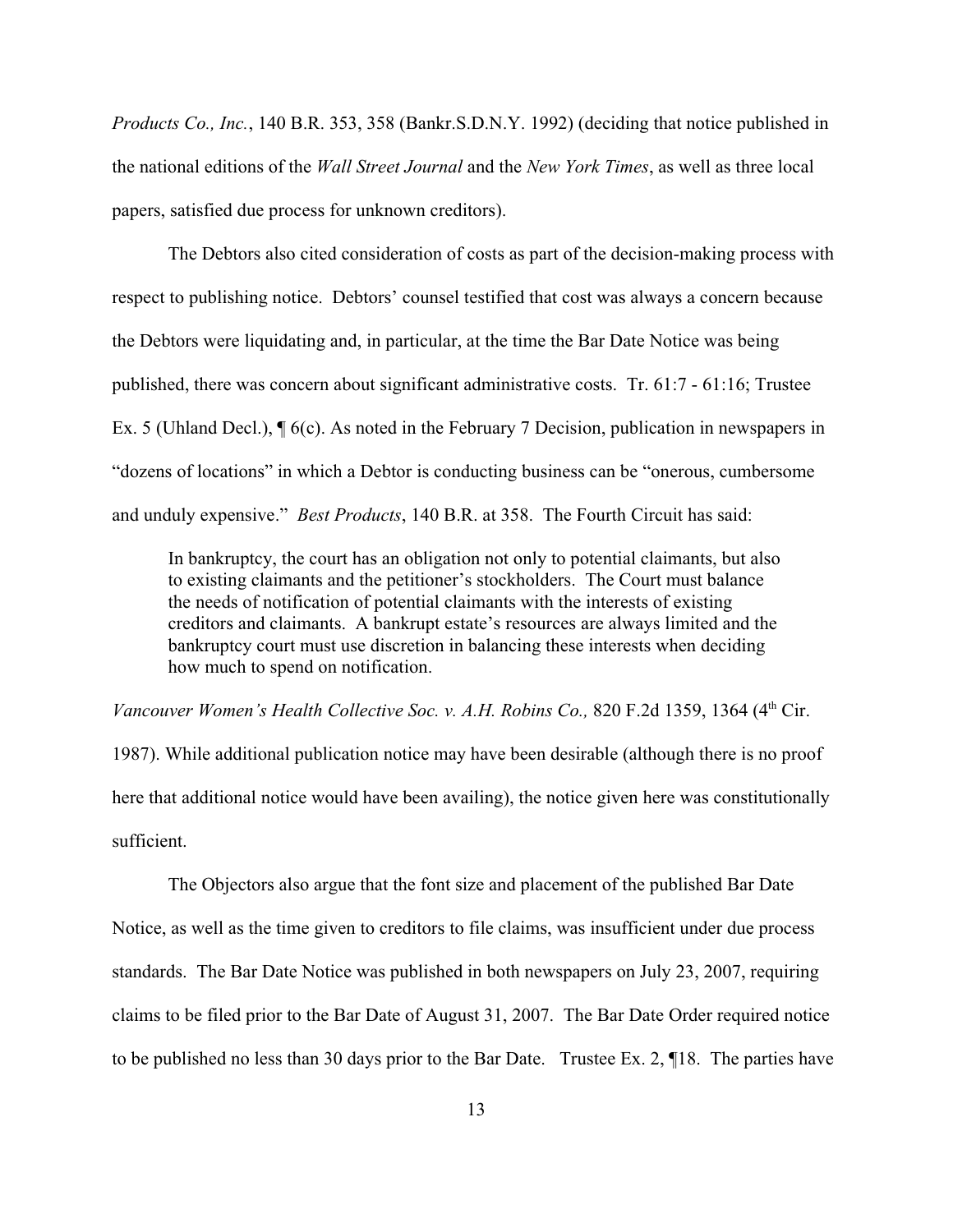not provided any reason why publishing notice 39 days prior to the Bar Date was insufficient. Despite any disadvantages, the font size and placement of the published notice were also sufficient.

The Objectors also argue that the Debtors, aware of the potential for a large number of claims by Borrowers, published the Bar Date Notice in a manner to ensure that potential Borrower claimants would *not* receive adequate notice to file claims. On the record before me, I cannot conclude that the Debtors published notice of the Bar Date in a manner to preclude Borrower claims. In her Declaration, counsel for the Debtors stated that, early in the case, the Borrowers were not considered a source of potential claims:

At the time the Bar Date Notice was published . . . the Debtors generally did not view borrowers as potential creditors, unless and until a borrower filed a complaint or commenced litigation, at which point they were considered litigation creditors or potential creditors who were included on the litigation schedule of creditors provided with actual notice. Unless a borrower filed a complaint or commenced litigation against the Debtors, thereby becoming a potential creditor of the Debtors, the Debtors generally viewed the borrowers as account-debtors who *owed money to the Debtors*.

Trustee Ex. 5 (Uhland Decl.),  $\P_5(c)$  (emphasis added). Tr. 61:17 - 62:4. The Objectors assert that the Debtors should have been aware of the potential for numerous claims by Borrowers based on the Debtors' documentation of troubled loans as set forth in the "kick-out reports" or "scratch and dent pools" described in the Examiner's Report.<sup>15</sup> However, the Debtors did not

 $15$ The Objectors sought to introduce into evidence portions of the Final Report of Michael J. Missal Bankruptcy Court Examiner, February 29, 2008 (docket no. 5518)(the "Examiner's Report") at the hearing. Upon agreement by the Trustee, the entire Examiner's Report was admitted into evidence. Tr. at 161:14 - 161:25. The Examiner's Report describes "kickouts" as loans that New Century sought to sell to investors in the secondary market that were rejected by those investors due to defective appraisals, incorrect credit reports and missing documentation. Examiner Report, p. 109. "Kickouts," and loans with egregious deficiencies (such as non-performing loans or loans that did not comply with New Century's underwriting standards) were then moved into the "scratch and dent" category of New Century's loan (continued...)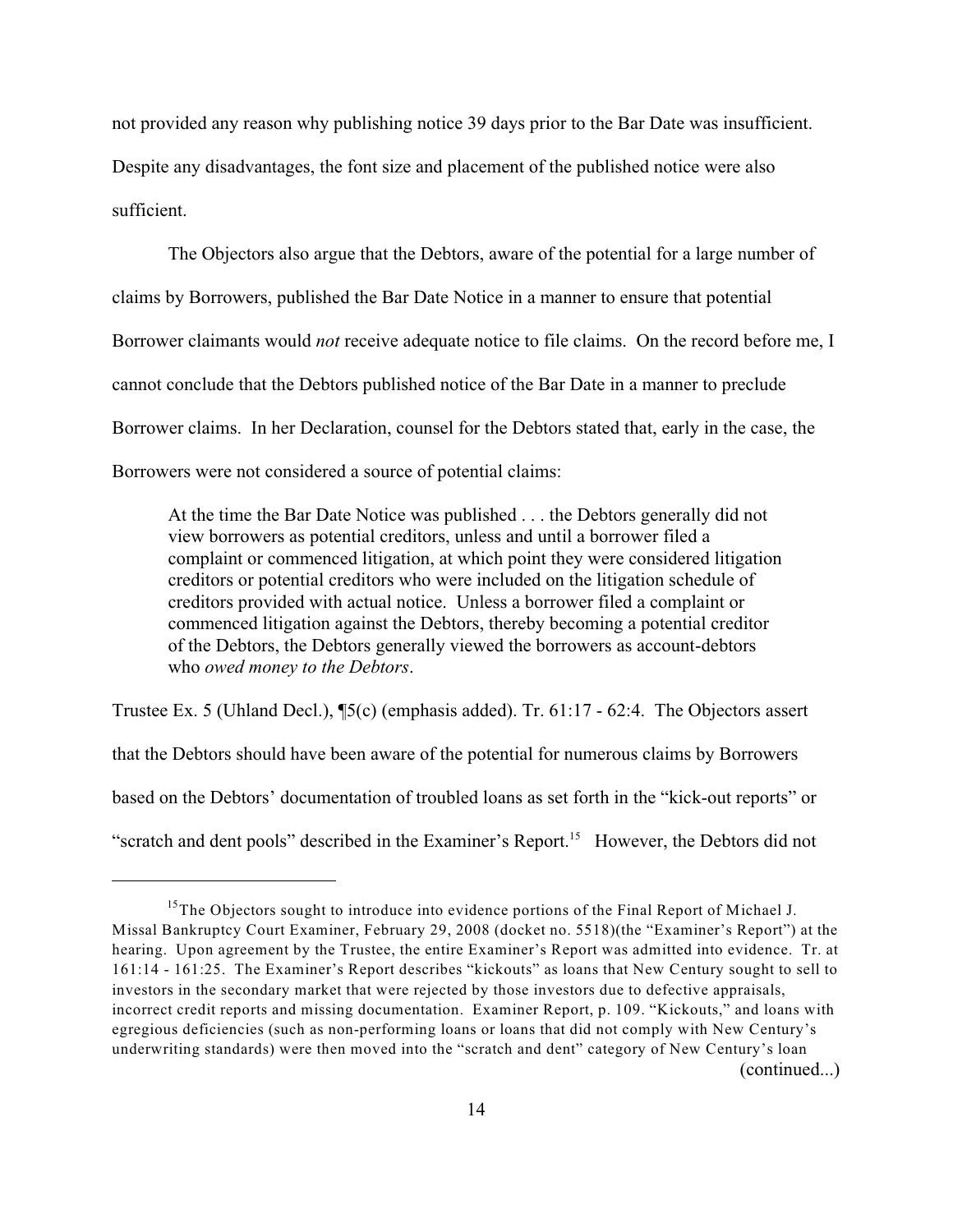associate those loans with potential Borrower claims. As explained by Debtors' counsel:

We viewed the scratch and dent pools as loans that had . . . documentation problems that affected their enforceability and therefore the loan value.. . . We didn't correlate the scratch and dent loan pools with borrower claims.

Tr. 80:5 - 80:9. The same was true with respect to the "kickout loans." Tr. 82:9 - 82:16. ("My

view is that the fact a loan was kicked out doesn't correlate with the borrower having a claim

against New Century."). The Objectors' argument that the Debtors' intentionally published

notice in a manner to preclude Borrowers from asserting timely claims is completely

unsupported by the evidence.

Finally, I note again that this decision does not address the merits of any underlying

Borrower claims. As stated by the Third Circuit in *Chemetron*:

In reaching this result, we are not unsympathetic to the alleged injury suffered by the claimants in this case. We stress that our holding addresses the burden placed on the bankruptcy debtor to provide actual notice to potential claimants, not the merits of a timely and properly filed tort suit. Where a debtor has sought the protection of bankruptcy law, however, procedural protections such as the bar claims date apply.

*Chemetron*, 72 F.3d at 348. As discussed in the February 7 Decision, an overriding principle in bankruptcy is finality. The bar date provides that finality because it gives a date certain after which a plan can be negotiated, formulated, and eventually confirmed, ultimately leading to the rehabilitation of the debtor and the payment of claims under a plan of reorganization. *See In re Drexel Burnham Lambert Group Inc.*, 151 B.R. 674, 679 (Bankr. S.D.N.Y. 1993) *aff'd*, 157 B.R. 532 (S.D.N.Y. 1993)*.* As quoted in the February 7 Decision, and as is so particularly apt here, the *U.S. Airways* Court explained:

 $15$ (...continued) inventory. Examiner Report, p. 67.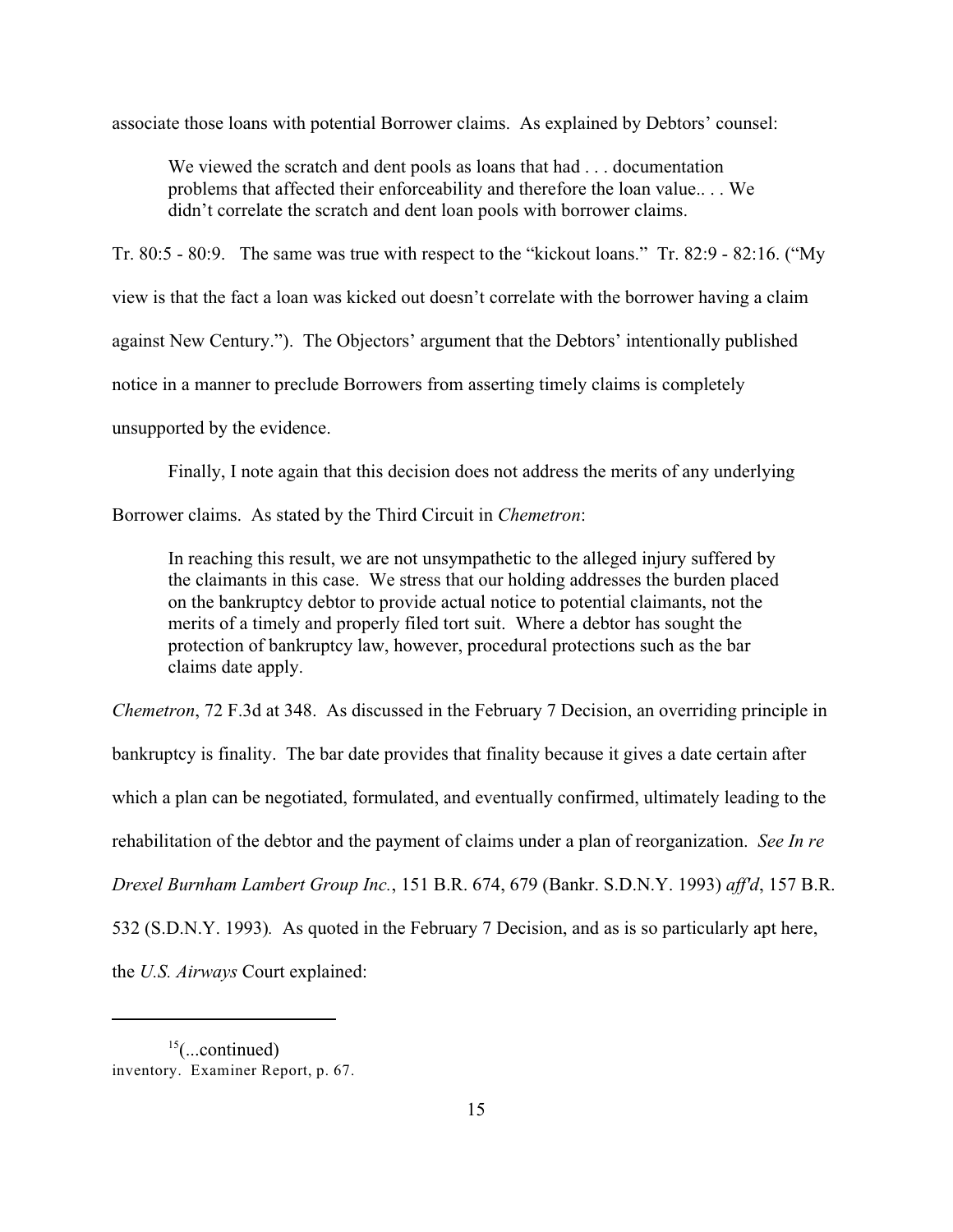The establishment and enforcement of a bar date for filing claims "furthers the policy of finality designed to protect the interests of a debtor and his diligent creditors and the expeditious administration of the bankruptcy case." *In re Peters,* 90 B.R. 588, 597 (Bankr. N.D.N.Y. 1988). Furthermore, "to allow the debtor to be continually pursued by his creditors ad infinitum ... would be to sanction a form of slow torture contrary to the spirit and purposes of the bankruptcy laws." *Id.* (quoting *Maine Bonding & Casualty Co. v. Grant (In re Grant)*, 45 B.R. 262, 264 (Bankr.D.Me.1984)).

In the instant case, the debtor would be prejudiced by allowing the [claimants] to assert their claim six months after the bar date had passed, particularly in a case as large as this. As noted above, U.S. Airways provided mailed notice to all known creditors and notice by publication to all "unknown" claimants of the applicable bar date. Following passage of the bar date, the debtor should reasonably be able to assume that all claimants needing to be dealt with in the plan have come forward to vindicate their rights, thereby allowing the debtor to calculate its potential liabilities for purposes of effectuating its reorganization. If the court were to allow the [claimants] to file a late claim solely because they were unaware of the bankruptcy filing, it is difficult to see on what basis the court could deny the same relief to dozens or perhaps hundreds of creditors who might now come forward and assert a previously unknown claim. Such a policy would, in effect, allow any creditor who has neglected to comply with a bar date to seek an extension on the grounds of excusable neglect because it did not read the notice. Hence, notice of a bar date by publication would be rendered a useless means of establishing a date by which all claims must be filed or forever barred. *In re Best Products Co., Inc.,* 140 B.R. 353, 359 (Bankr.S.D.N.Y.1992).

*U.S. Airways*, 2005 WL 3676186 at \*7 - \*8. These considerations are equally applicable to the

case at bar. A finding that the Bar Date Order is effective against all unknown creditors furthers the policy of finality.

### **CONCLUSION**

During the May 23, 2012 evidentiary hearing, all parties were given the opportunity to

present evidence and to cross-examine Ms. Uhland. Upon consideration of the evidentiary record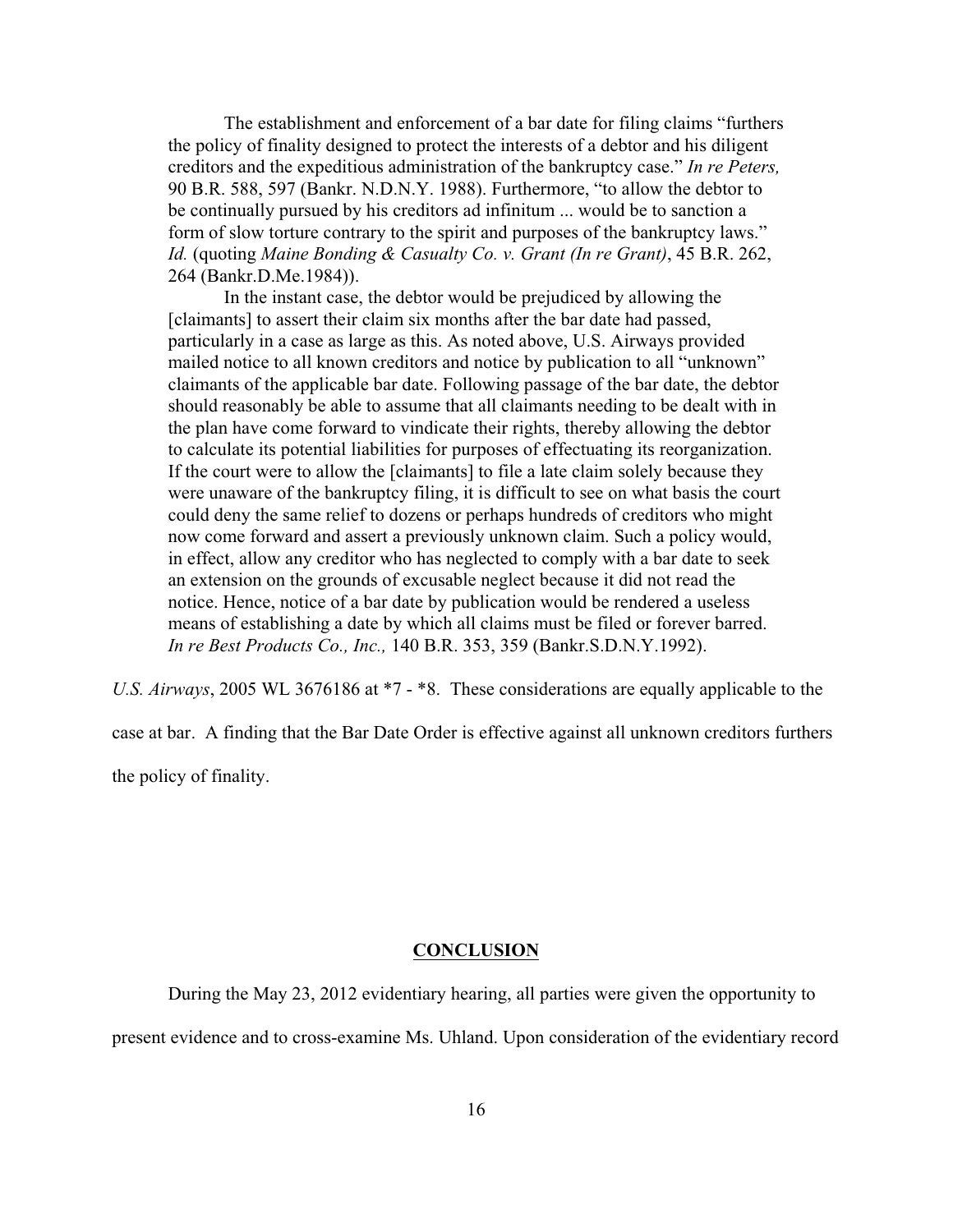and relevant case law, nothing has been offered to change the conclusions reached in the February 7 Decision. Therefore, based on the record before me and for the reasons set forth above, I conclude that the Debtors' decision to publish the Bar Date Notice in the national edition of the *Wall Street Journal*, supplemented with notice in the *Orange County Register*, was reasonably calculated, under the circumstances, to apprise interested parties nationwide of the Bar Date and afford them an opportunity to file claims. Accordingly, publication of the Bar Date Notice in the national edition of the *Wall Street Journal,* supplemented with notice in the *Orange County Register*, passes constitutional muster.

The Trustee's Bar Date Motion will be granted. An appropriate order follows.

BY THE COURT: l KEVIN J. CAREY UNITED STATES BANKRUPTCY JUDGE

Dated: August 30, 2013